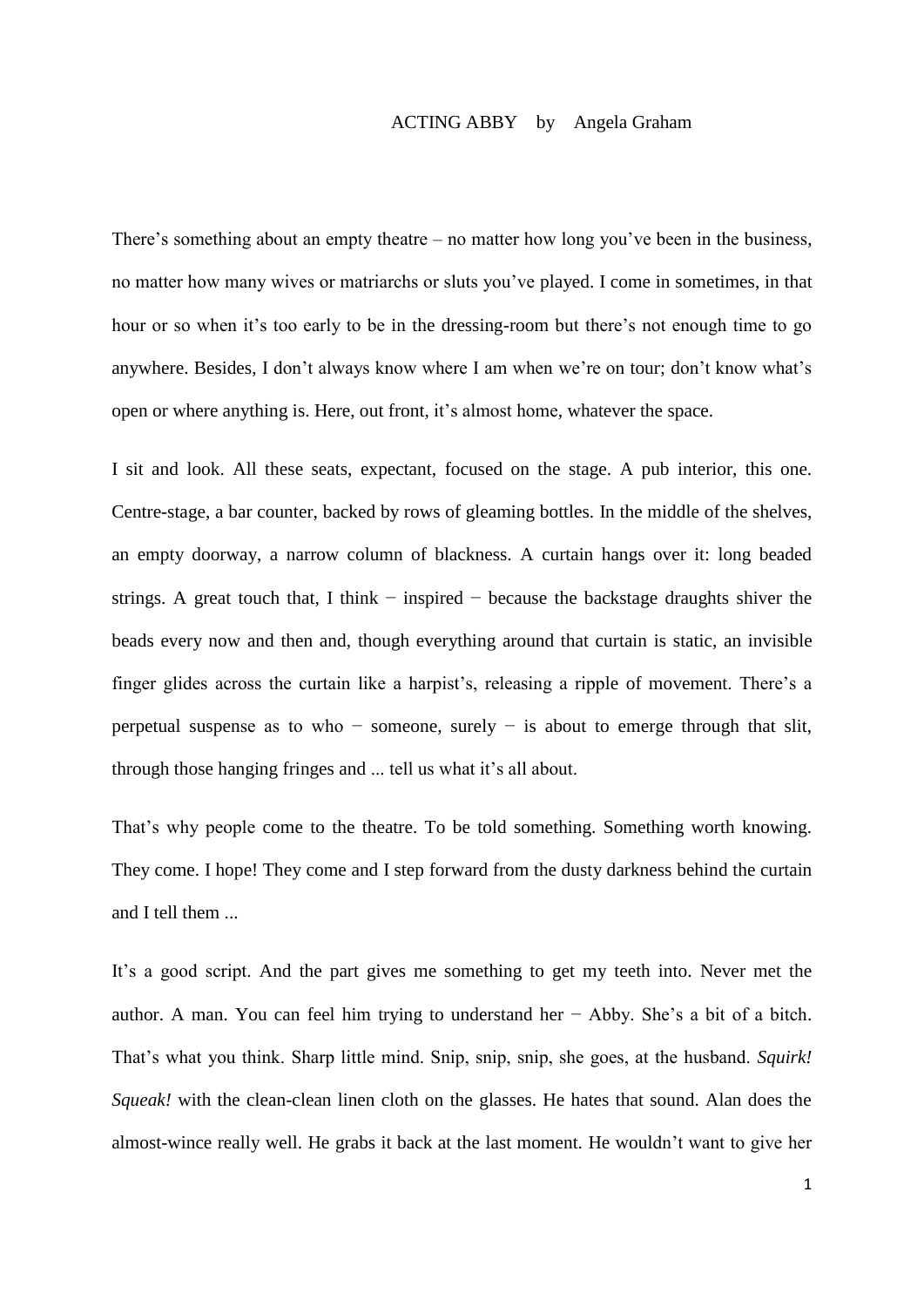the satisfaction. *Squirk! Squirk!* she goes with the cloth. The audience get it. Alan and me work it up nicely till they're on the edge of their seats and wanting to yell, "Stuff that teatowel down her gullet! Go on, mate!"

And then, when they see how the pieces fall into place, they're guilty, 'cos those glasses are all she's got. Screwing the tops on bottles just-so, adjusting beer mats, everlastingly wiping the counter. He's gambled it all away and there's nothing left and now they want her to reach out and grab him by that stupid *mein host* waistcoat he wears and bang his head on the counter.

Though I don't think she's that type. She'd do something major. Flood the cellar or something. Beer everywhere. Is that possible? Beer kegs bumping into each other in the darkness – a mini Titanic! The delivery hatch flung open and a shaft of light floods down and his agonised face on the brink: "No-ooo ...!!"

Actually, she'd take the car and ... Well. Where would she go? Isn't that always the problem? I can see why the author keeps it small-scale. Most people's lives are small-scale. That's what's so awful when the Bad Thing happens: the life just bursts apart 'cos it wasn't meant to contain this much pain.

Like in floods. Those pictures in the papers where someone's sitting, stunned, on a roof, with muddy water everywhere for miles. Someone's life has just burst apart and ejected him – out of his own life. Pop! Don't need you any more. Need more space. And from being the centre, he's on the edge – on the roof!

There was one bit on the news ... I couldn't watch it all ... where a teenager, some Asian teenager, all bony-limbed, was clinging for dear life to the branch of a tree and around him things were sweeping past. The water was pushing branches, a table, planks, fiercely along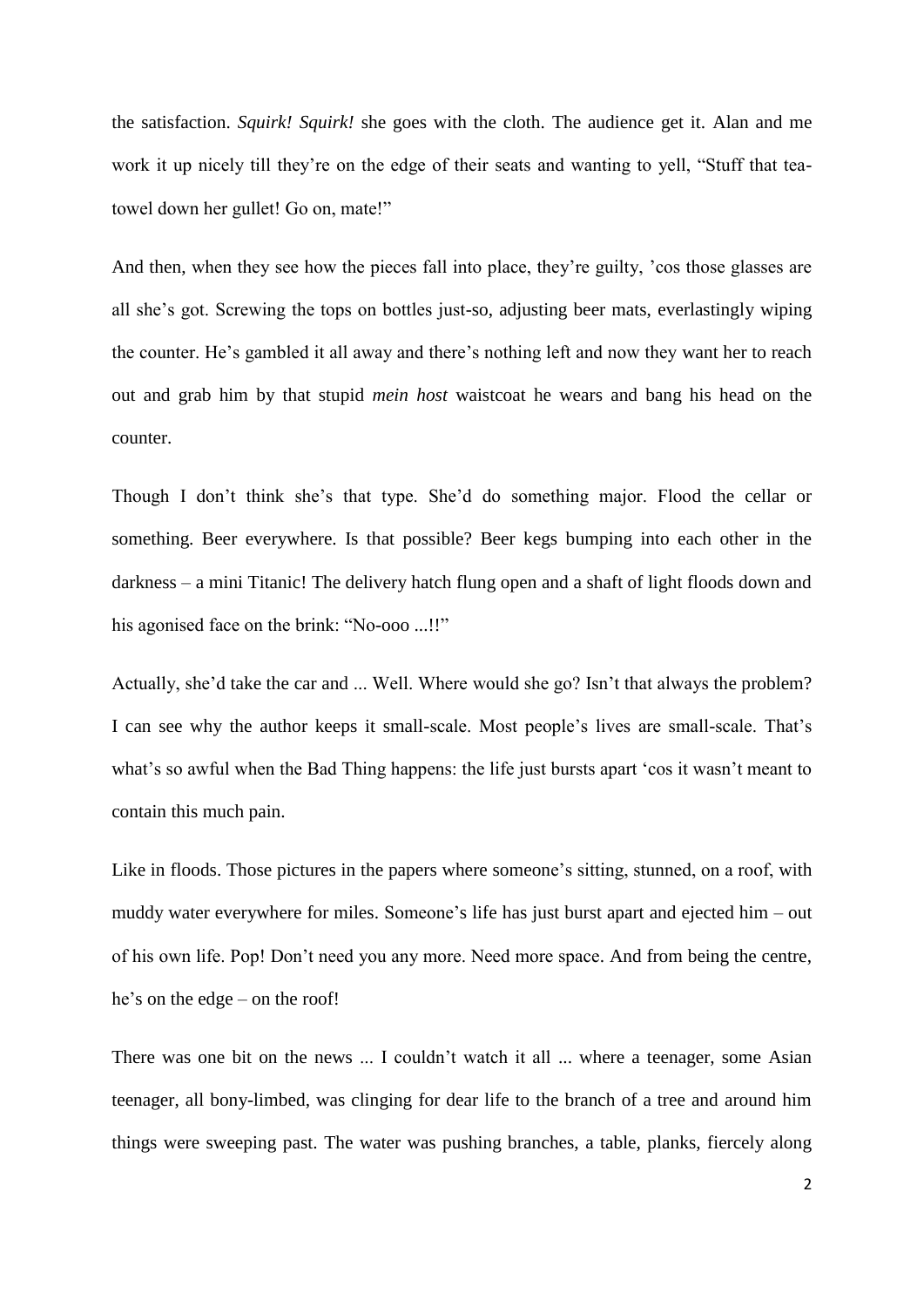towards a rocky island. Things crashed and caught on it. A cat, four legs stiff, inside a basin, getting swirled along, and the water bashes the basin up against the rock and out springs the cat, dry as a bone and you want to say to the boy – because we can see what he can't, that island − "Let go! Drop into the current. It'll take you."

And he doesn't and the water rises and he clings and clings ... I didn't watch the end but you couldn't escape hearing about it – how he clung on till the water closed over his head and then, after a pause, you saw his body emerge  $-$  Pop!  $-$  swung out into the current and reaching the island after all. But he didn't leap up like the cat, being dead.

"What would you save?" They ask you that, don't they, in interviews. If there was a fire or a flood, like. People save such stupid things and they must be lying. Why would they tell the truth to a shiny mag? So that people like me can gloop it down and burp! They do lie. They must do. I would. I do.

No. I don't. Actually, I don't. I say, when people ask me gingerly about how I'm coping, "Well, my stuff is in people's houses, or garages, or sheds, or whatever! I just don't think about it too much when I'm touring." But I do. Except I turn away from it because it's pointless. I'll deal with it when the run's finished.

The flood came. My flood. It was a relief, in the end. Though I can't say it was a natural disaster, an act of God. I pulled out a few bungs, a few stoppers, myself. Yes, I did. Out they came. Pop! Pop! Pop! Down we went, husband, children, pets, house and car. I floated up and away, onto the wide, muddy water.

Poor Abby. The writer doesn't let her flood the cellar. He keeps her in the spotlight − writers are like that − a dry woman, squeaky-clean. "The baby," she says. We know about the blood, the dash to the hospital, the husband's promises – not so much as a doggie or even a scratch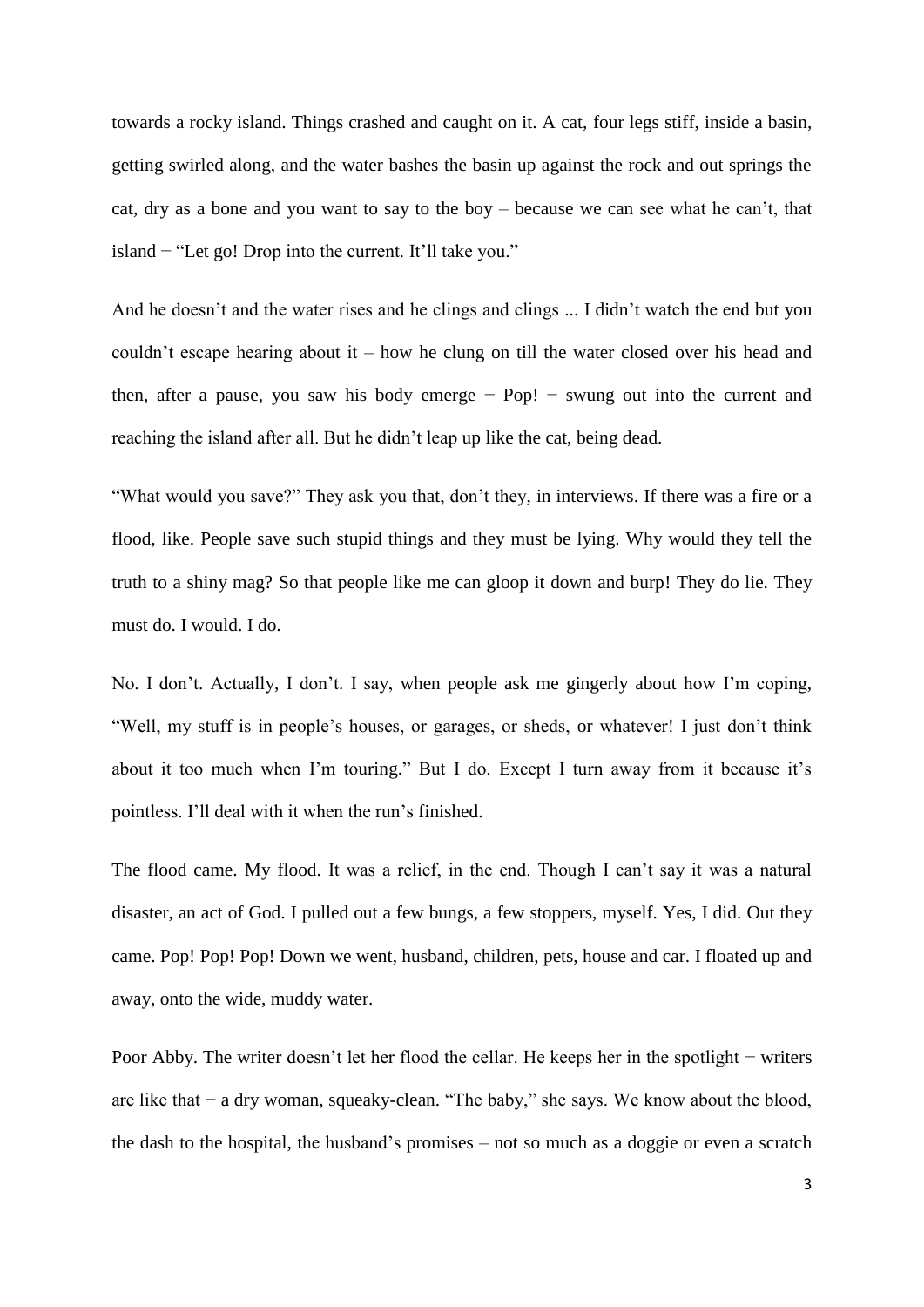card ever again. He'd have promised anything in the panic! "The baby ... Sorry. I'm so sorry ..." she says and he answers with a rustle of pages turning. The dry "flak" of newsprint shaken like a whip. Silence. The audience does the howling – in silence; in the silence where they watch her do nothing and then she lifts her hand ... and picks up that tea-towel and *Squirk! Squeak! Squeak!* What else can she do?

They want to storm the stage and rip it to shreds, tear their clothes in a frenzy, mourn and wail. Anything but this stepping into the tomb of silence. "You'll die!" they want to shout. "Don't do it! It's behind you! The great black emptiness. Behind the beaded curtain. It's waiting for you! Say no! Get out of there!"

But she doesn't and they're exhausted by the end. Worn out with pity and vowing not to ... not to ... whatever it is she did. Do they look at her choice, I wonder; really turn the spotlight on themselves as they go home; as they lie in bed later on?

Because the audience knows he'd had the snip without telling her. All that time letting her believe the not getting pregnant was her fault, pretending to be sympathetic every month. Bastard.

I'd have done it myself, if I was her, even if it had to be with a smarmy bloke from the brewery. She does it for her husband. He *deserves* a baby. That seems obvious to her. And she thinks she's sparing his male pride. He'll never know, will he? Just a question of steering clear of DNA tests! A risk worth taking anyway. Not like he'd hand a baby back!

So down in the cellar she falls, in more ways than one, stumbling about in the nearly dark with the muscle-bound delivery man. Just in case. Just in case it's him, *mein host,* who's the problem and not her.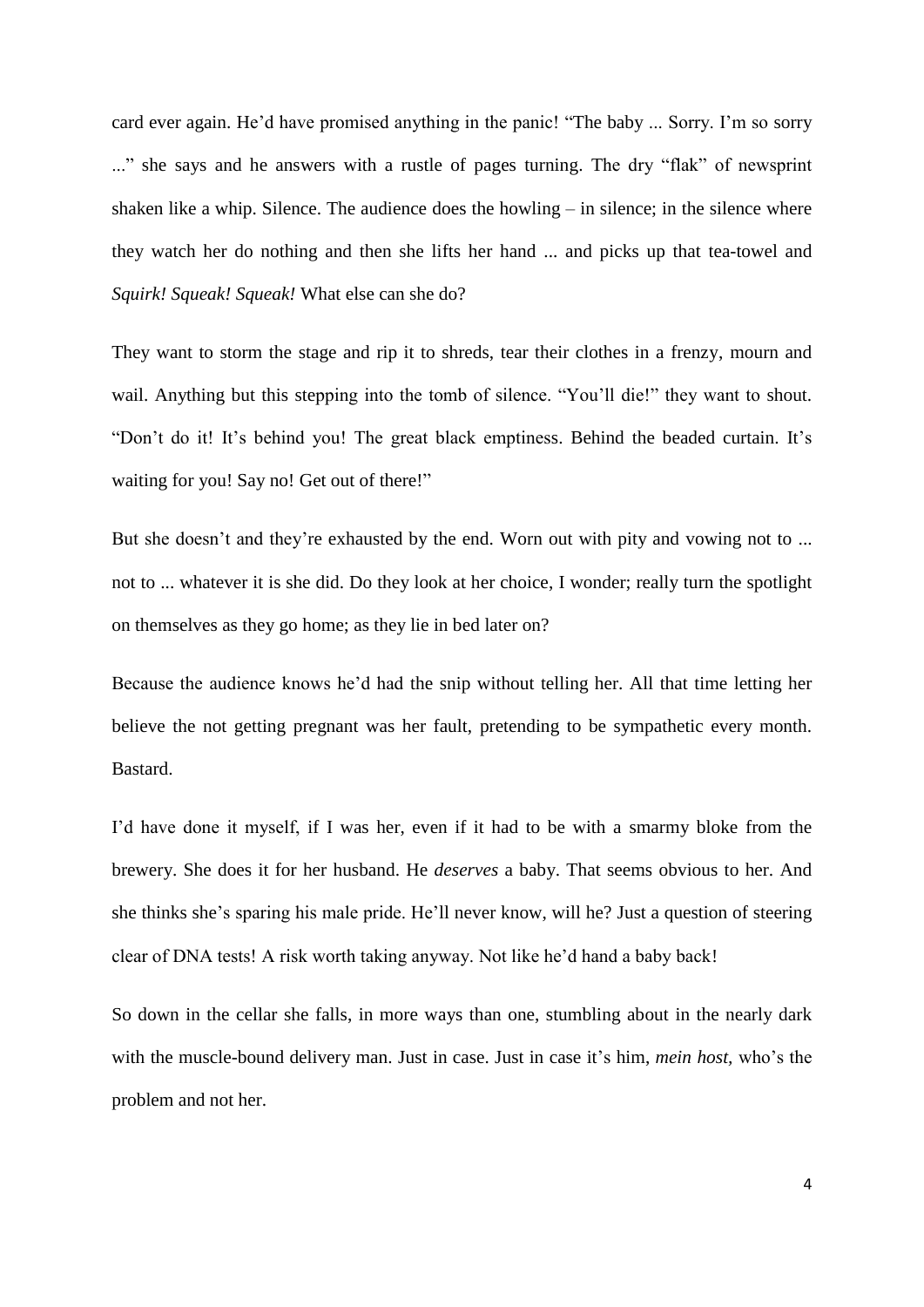Who's shafted who? When she tells him, coyly thrilled like you're supposed to be, he doesn't look at all pleased. He looks totally bloody shocked!

The interval's then. *Who'll do what? Who'll we side with? Would you go that far? Stupid cow. He's a prick an'a half. But lots of blokes don't want kids − he's just doing something about it. Using his initiative.*

So the second half works every time because they don't know who to back – yet. She always gets them in the end. When they see her realize that he's sent the business down the Swanee and she still tries to keep afloat. And even after the miscarriage she grieves for his grief at their lost child. But the audience has seen him downing a private whiskey in relief.

Well, they despise him. All she says is, "My little piece of happiness". Those few months when she thought she'd made an island in the storm – when she *was* the island, sheltering its one little inhabitant. She bought baby clothes stoically – well, that's not in the script but I'm sure she would have. She'd have met other mothers in the store. "He's not with you, then?" Too busy, she'd say. But he's excited. Of course. Yes. Every time she asks him he says he is. Till she stops asking.

"My little piece of happiness". She says that and the audience understands. That fragile thing shining over the floods like a tiny star, over the waste of waters. Tiny light. Don't take that away. Leave me that at least. I'll die without it. Don't shut the trap door on me. Don't leave me here in the dark!

That's what I couldn't survive. I couldn't survive letting that go - letting my Dave go. If I let Dave go, I'll have nothing. No, I'll have plenty. Really. I'll have the kids – when I get to see them. But my little piece of happiness, that I cling to in the storm, Dave's voice that warms to me along the phoneline ...! After the show, back in whatever digs, there's that to look forward